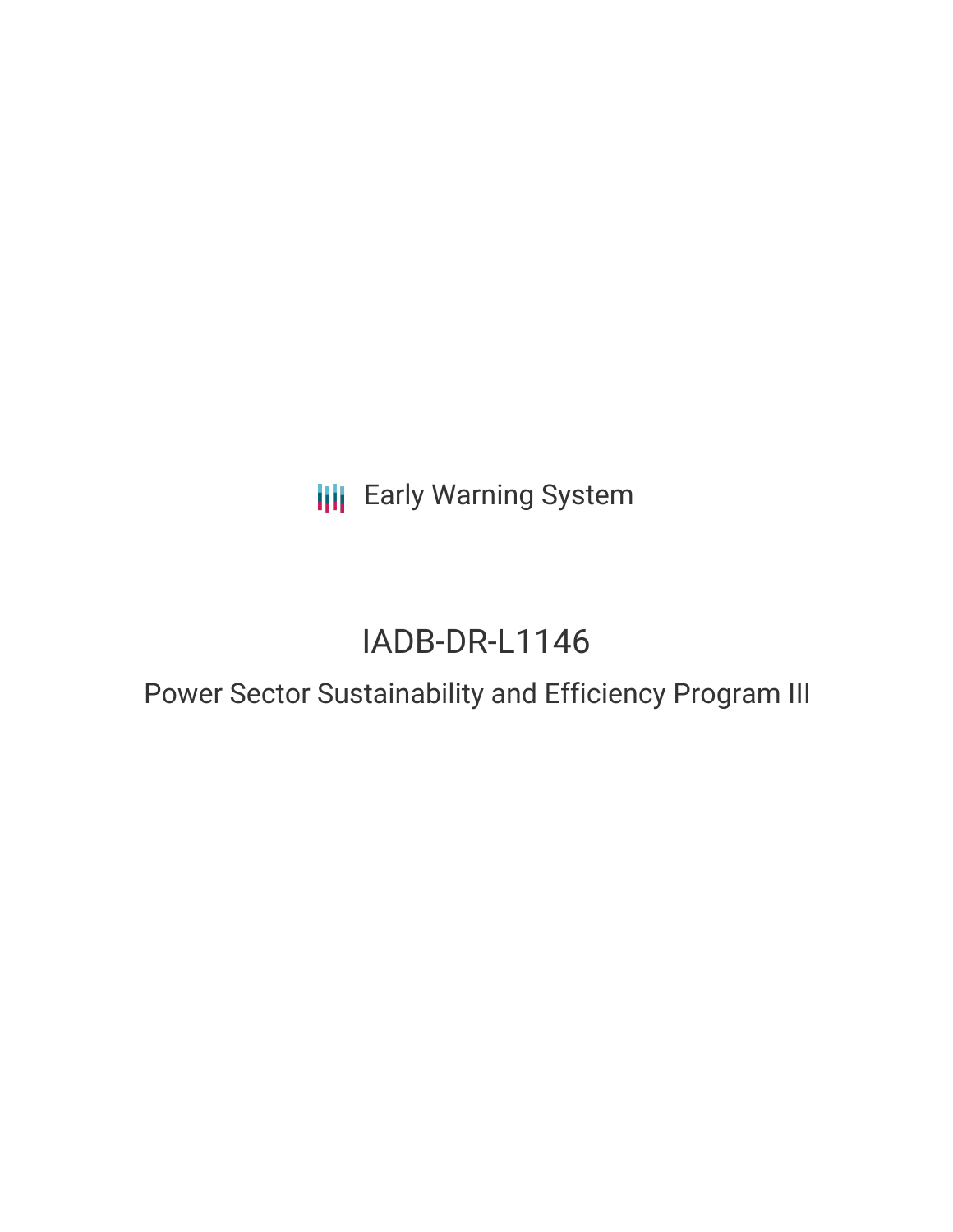

### **Quick Facts**

| <b>Countries</b>               | Dominican Republic                     |
|--------------------------------|----------------------------------------|
| <b>Financial Institutions</b>  | Inter-American Development Bank (IADB) |
| <b>Status</b>                  | Approved                               |
| <b>Bank Risk Rating</b>        | A                                      |
| <b>Voting Date</b>             | 2021-10-27                             |
| <b>Borrower</b>                | Government of Dominican Republic       |
| <b>Sectors</b>                 | Energy, Finance                        |
| <b>Investment Type(s)</b>      | Loan                                   |
| <b>Investment Amount (USD)</b> | \$250.00 million                       |
| <b>Project Cost (USD)</b>      | \$250.00 million                       |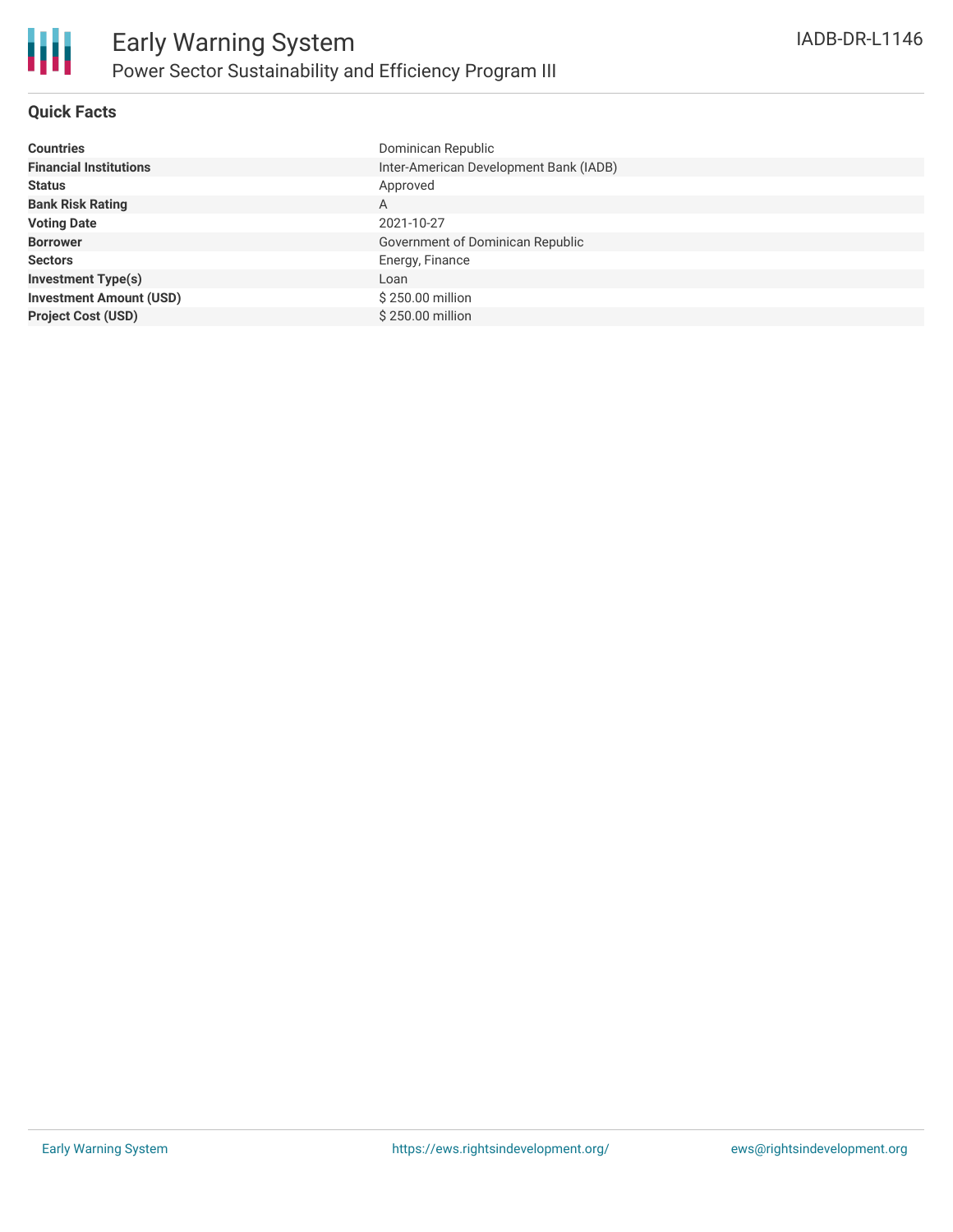

### **Project Description**

The general objective is to support the Government of the Dominican Republic in adopting and implementing the sector policies and reforms necessary to promote the financial sustainability and operating efficiency of the power sector. The specific objectives are to: (i) strengthen the institutional and supervision capacity of the power sector;(ii) strengthen sector planning and regulations; and (iii) support improvement in the management and operation of electricity distribution companies. This is the third of three consecutive, single-tranche loan operations that are technically linked but financed independently under the programmatic policy-based loan modality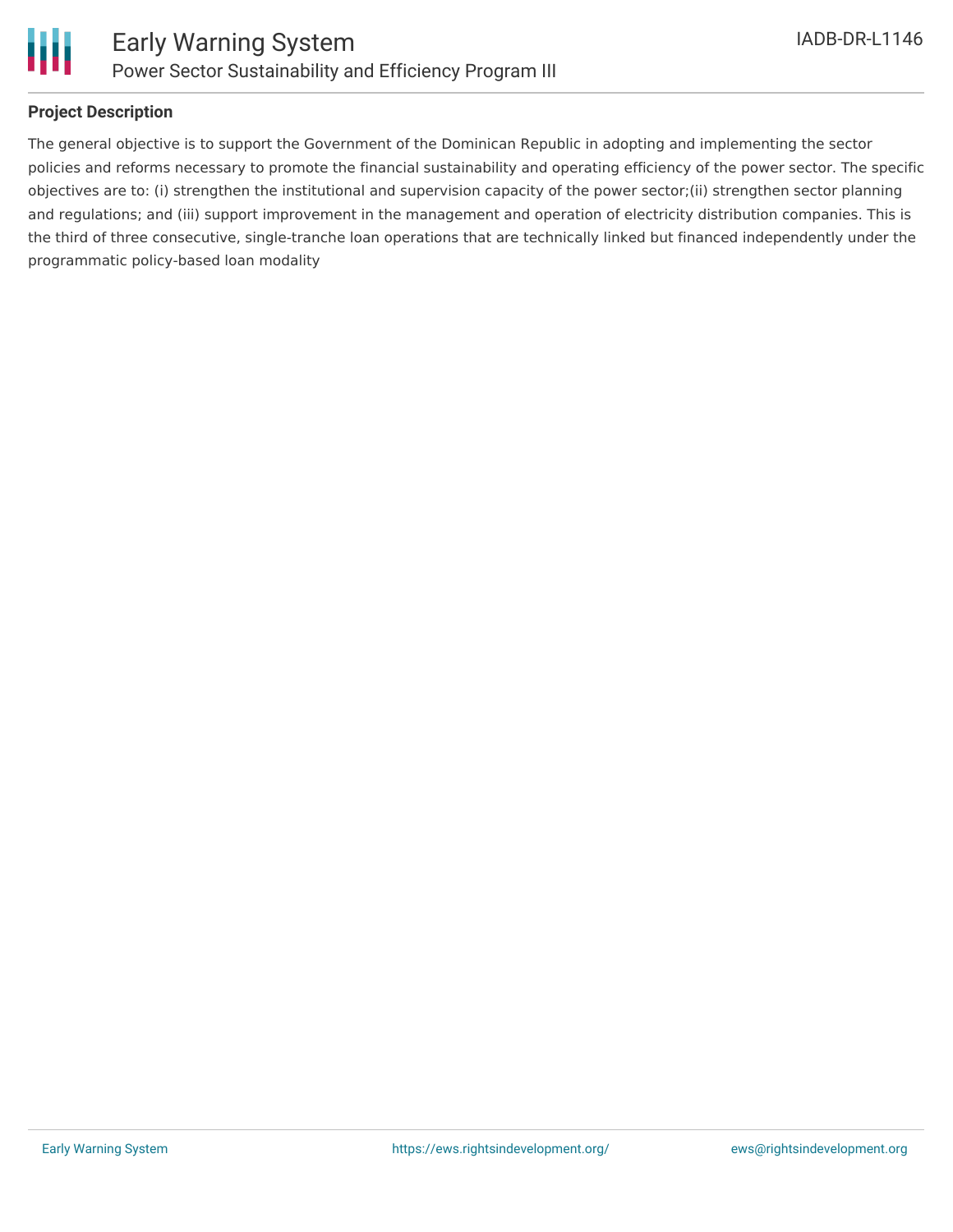

### Early Warning System Power Sector Sustainability and Efficiency Program III

### **Investment Description**

• Inter-American Development Bank (IADB)